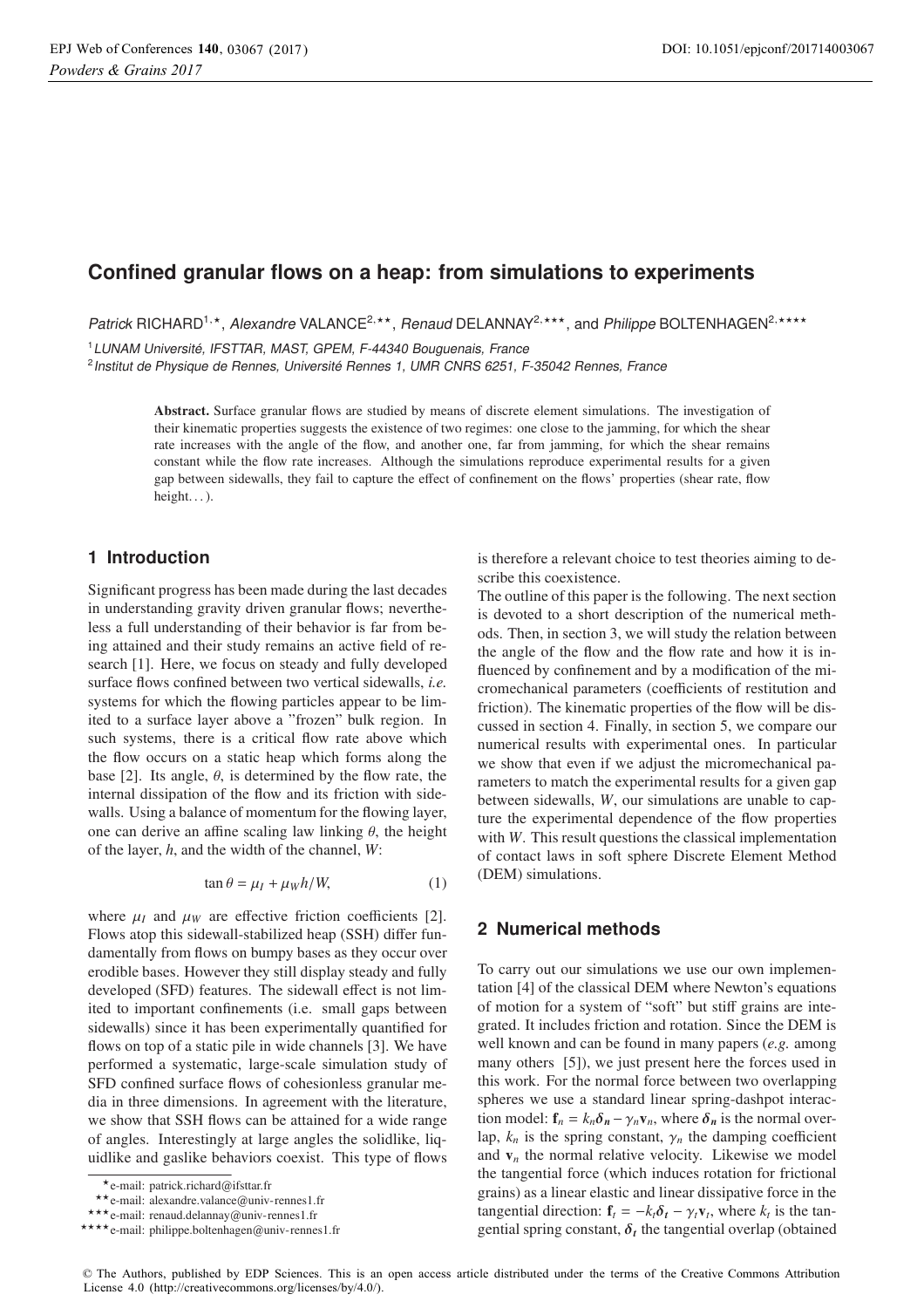by integrating surface relative velocities during elastic deformation of the contact),  $\gamma_t$  the tangential damping and  $\mathbf{v}_t$ the tangential velocity at the contact point. The magnitude of  $\delta_t$  is truncated as necessary [6] to satisfy the Coulomb law,  $|\mathbf{f}_t| \leq \mu_{qq} |\mathbf{f}_n|$ , where  $\mu_{qq}$  is the grain-grain friction coefficient. The granular material is an assembly of *N* dissipative spheres (average diameter  $d = 2R$  and average mass *m*) submitted to gravity **g**. A small polydispersity of ±20% is considered to prevent crystallization. The following values of the parameters are used:  $k_n/mg = 5.6 \times 10^6$ ,  $k_t = 2k_n/7$ ,  $\gamma_t = 0$ . The value of  $\gamma_n$  is adjusted to obtain the desired value of the normal restitution coefficient *en* [7]. The simulation chute (see figure 1) consists of a 3*D* cell which can be inclined relatively to the horizontal by an angle θ. Its size in *<sup>x</sup>*<sup>−</sup> direction (main flow direction) is set to 25.3*d*. In *<sup>z</sup>* direction (*i.e.* normal to the free surface of the flow) the size of the cell is large and considered as infinite. Frictional sidewalls are located at positions  $y = 0$ 



**Figure 1.** Typical 3D snapshot for chute flow:  $W/d = 20$ ,  $N =$ <sup>24</sup>, 000. The angle of the flow is 45◦, the coefficient of restitution  $e_n$  is equal to 0.88, and the friction coefficients  $\mu_{qq}$  and  $\mu_{qw}$  are set to 0.5. Flow is directed down the incline.

and  $y = W$ . They are treated as grains of infinite mass and radius and characterized by the grain-sidewall friction coefficient  $\mu_{aw}$ . The bottom of the cell is made bumpy by pouring under gravity **g** a large number of grains in the cell and by gluing (*i.e.* setting their mass to infinity) those that are in contact with the plane  $z = 0$ . The initial state is a randomly diluted hexagonal lattice with disorder both on grain positions and velocities. Initially the angle was set to a large angle  $\theta \approx 70^{\circ}$  for a significant duration to remove any influence of the initial state and then decreased to the desired value. Our results are given in nondimensional quantities by using  $d$ ,  $\sqrt{d/g}$  and *m* as units of length, time<br>and mass respectively. The flow domain is partitioned in and mass respectively. The flow domain is partitioned in horizontal strips whose height is equal to the average grain size. The average quantities corresponding to macroscopic field variables are determined for each strip by averaging over time the properties of the grains whose center is located in the considered strip. Although such an averaging method may induce some artefacts when computing properties involving fluctuations (*e.g.* granular temperature [8, 9]), it is not the case for the properties reported here (volume fraction and velocity).

#### **3 Flow rate**

Our initial state being very energetic, the mass of particles flowing out of the cell of the simulation per unit time decreases with time towards a constant value corresponding to a SFD flow which establishes throughout the simulation cell. Within the control parameters investigated so far, we obtain either a SFD flow or a completely jammed state, *i.e.*, no flow. For each cell width *W* we can therefore define an angle  $\theta_1$  below which the flow jams. This angle decreases with increasing *W* and reaches  $\theta_1^{\infty}$  the "starting<br>angle" classically obtained in case of laterally unbounded angle" classically obtained in case of laterally unbounded flows. Note also that, in vicinity of  $\theta_1$ , the temporal evolution of the flow rate may be intermittent in agreement with experiments [10]. This intermittency induces a significant uncertainty on the determination of  $\theta_1$ . Indeed, an intermittent behavior may be observed for a long period of time before the system comes to rest. It is also important to emphasize here that the presence of flat frictional walls allows the existence of steady flows at much higher angle than  $\theta_2^{\infty}$ , angle defined as the limit angle<br>above which unconfined flows are accelerated [11]. Beabove which unconfined flows are accelerated [11]. Besides, even at very steep angles, the flow reaches a steady state. It seems that there is no upper limit angle for the existence of steady states for confined flows. These results point out the crucial importance of sidewalls on the behavior of granular flows. Additionally, as already been reported in the literature (*e.g.* [12, 13]), the angle  $\theta_1$  depends on the lateral width *W*: the wider the gap is the smaller is  $\theta_1$  [14]. We now focus on the flow rate *Q* and



**Figure 2.** (a) Flow rate per unit width  $Q^*$  versus  $\sqrt{\cos \theta} \tan^{5/2} \theta$  for different widths  $W$  (b) Rescaled flow rate versus for different widths *W*. (b) Rescaled flow rate versus  $\sqrt{\cos \theta} \tan^{5/2} \theta$ .

more precisely on the flow rate per unit width,  $Q^* = Q/W$ <br>which is an increasing function of the gap width  $W$  (fig. which is an increasing function of the gap width *W* (figure  $2(a)$ ), as a consequence of the declining influence of the wall friction  $[2, 3]$ . In agreement with  $[3]$  we found that  $Q^*$  scales with  $W^{5/2}$  (figure 2(b)). Our results are also in reasonable agreement with the analysis reported in [15] where the authors predict a dependance of the flow rate with  $\sqrt{\cos \theta} h^{5/2}$  *i.e.* in our case  $\sqrt{\cos \theta} \tan^{5/2} \theta$  (see<br>equation 1). We investigated the influence of the microequation 1). We investigated the influence of the microscopic parameters of particle/particle interactions. We varied three parameters (the particle/particle restitution coefficient *e*, the grain/grain Coulomb friction  $\mu_{q\bar{q}}$  and the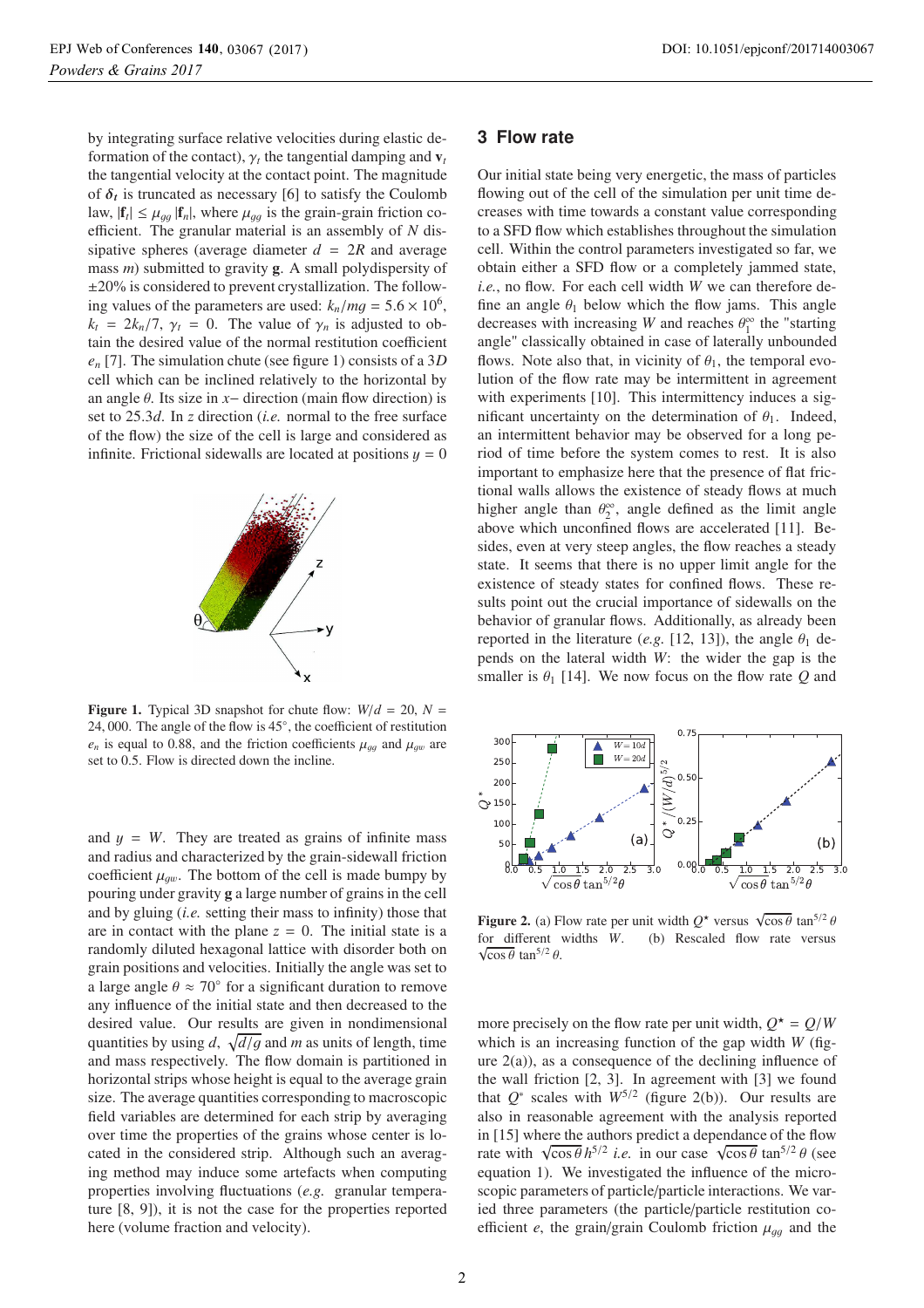grain/wall friction  $\mu_{gw}$ ) and analyzed their respective influence on the flow rate. It turns out that the flow rate is weakly sensitive to the restitution coefficient *e*, except when the elastic limit is approached (i.e.,  $0.9 < e < 1$ ). In contrast, the friction coefficients  $\mu_{qq}$  and  $\mu_{qw}$  have a much more significant impact on the flow rate. For a given  $\mu_{qq}$ coefficient, the flow rate exhibits a strong monotonic decrease with increasing grain-wall friction. When  $\mu_{aw}$  is increased from 0.1 to 0.3, the flow rate is decreased by one order of magnitude. Identically, the flow rate decreases with increasing grain-grain friction but at a smaller rate and seems to reach an asymptotic lower limit when  $\mu_{aa}$ exceeds  $\mu_{aw}$ .

#### **4 Kinematic properties**

In agreement to what has been reported in [4] the vertical profile of the volume fraction (not shown) is found to collapse on a single master curve

$$
v(z) = \frac{v_0}{2} \left[ 1 + \tanh\left(\frac{z}{l_v}\right) \right],\tag{2}
$$

with origin such that  $v = v_0/2$  at  $y = 0$ . In the static pile where  $y \gg l_v$ ,  $v \rightarrow v_0 = 0.6$ . The characteristic length of the variation of  $v$ ,  $l_v$ , scales with *W* and increases with inclination,  $l_v/W \simeq \eta \times [\tan \theta - \tan \theta_0]$ , where  $\theta_0 \approx 17^\circ$  and  $\eta \approx 1.2$ , a relation that we established for  $W/d = 10$  and 20 (figure 3). Note that such a relation has been successfully tested for other confinements ( $W/d = 5$ and  $W/d = 30$  [14]. Of course, the quantities  $\theta_0$  and  $\eta$  change with  $\mu_{gg}$  and  $\mu_{gw}$ . Two remarks deserve to be mentioned here. First, the variation of the characteristic *<sup>l</sup>*ν with tan  $\theta$  deviates from an affine law when approaching the jamming transition. Second, the characteristic length *<sup>l</sup>*ν can be used to define unambiguously the height of the of the flowing layer :  $h = 2l_v$  which also scales as  $W \tan \theta$ as reported in [4].

As expected, the vertical profiles of the velocity are localized at the free surface, with a linear profile at the top followed by an exponential tail. In case of high flow angles a decrease of the velocity in the gaseous layer is also observed (figure  $4(a)$ ). Interestingly, these profiles can also be scaled by a characteristic speed which depends on *<sup>l</sup>*ν :  $V_0 \sim (l_v/d) \sqrt{gW}$  except close to jamming (figure 4(b)).<br>This suggests the existence of two flow regimes, one far This suggests the existence of two flow regimes, one far from jamming characterized by the length scale *<sup>l</sup>*ν and a shear rate  $\dot{\gamma} = \partial_u v_x$  which does not depend on  $\theta$  and the other close to jamming for which the shear rate increases with  $\theta$ .

## **5 Comparison with experiments**

We carried out experiments with the aim to validate our numerical approach. Glass beads of diameter  $d = (500 \pm 1)$ 100) μ*<sup>m</sup>* are poured between two parallel, vertical glass plates separated by *W* from a hopper orifice controlling the flow rate, thus fixing *<sup>h</sup>* and θ. A Photron APX RS camera of 1024×1024 resolution for 50−30000 Hz frame rate and a particle tracking algorithm are used to track rapid grains



**Figure 3.** The profiles of volume fraction  $\nu$  at inclinations and gap between sidewalls shown (a) are well fitted by Eq. 2 and can be rescaled into a single curve when plotting  $v/v_0$  versus  $z/l_v$  (b), where  $l_{\nu}$  is the characteristic length of the variation of  $\nu$ , which scales with *W* and is affine with tan  $\theta$  (c).



**Figure 4.** Vertical profiles of the horizontal particle velocity for various inclination angles θ and widths *<sup>W</sup>*.